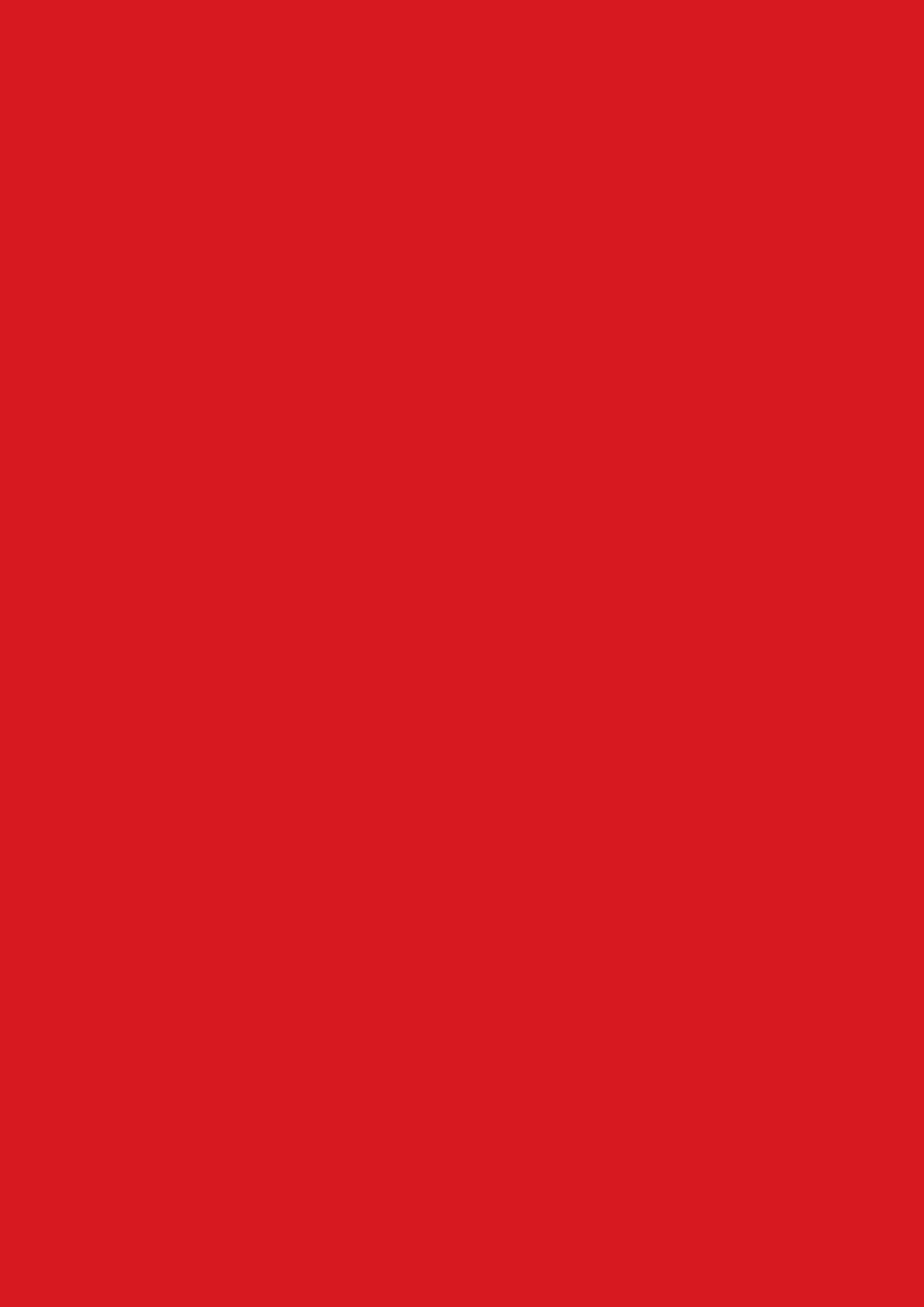

# **Annual Report 2009-10**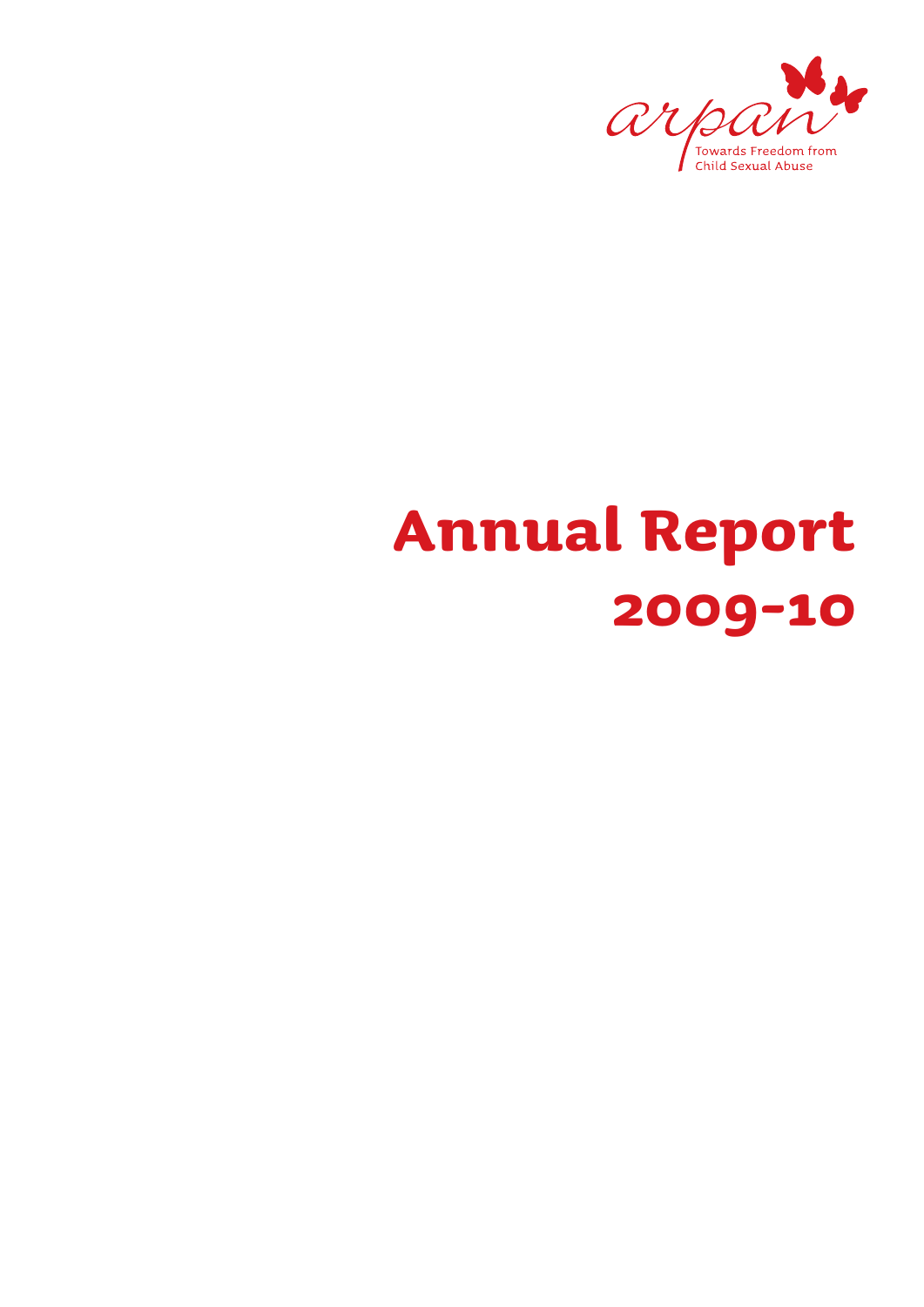

# **Not all wounds heal with time... Some stay forever.**

**Child Sexual Abuse** leaves a wound that does not heal with time but could get worse. Individuals could either grow up to be disturbed and traumatized adults or at times become abusers themselves. The impact of childhood sexual abuse stays with the person for a long time, much beyond the immediate trauma. It continues to affect them even as they continue to become adults at various levels; emotional, social, sexual and psychological.

According to WHO, India has the world's largest number of sexually abused children, with a child below 16 years raped every 155th minute, a child below 10 every 13th hour, and one in every 10 children sexually abused at any point of time.

Given the high prevalence of Child Sexual Abuse (CSA) and its long lasting negative impact on the life of the individual it becomes imperative that interventions are taken.

**Arpan is a registered NGO based in Mumbai**  working on the issue of Child Sexual Abuse (CSA) with a team of dedicated and skilled professionals since the year 2006.

**Arpan's mission** is to empower individuals, families, communities and society with prevention and intervention skills to reduce the occurrence of child sexual abuse, and heal its psychological, social, sexual and physical consequences.

**Arpan has so far reached out to over 10000**  parents, teachers, children, NGO professionals, caretakers, and mental health professionals with various prevention and healing programs.

## **Arpan's activities include:**

# **Empowering:**

- Parents, teachers, NGO professionals, caretakers  $\sim$ and student professionals with prevention and intervention skills
- Children and adolescents with personal safety skills to protect themselves from CSA
- Mental health professionals with therapeutic skills to deal with CSA cases effectively
- Child, adult survivors and rescued minors to heal from their trauma caused by CSA
- Sex offenders with therapeutic assistance to prevent re offence

#### **Advocating with:**

- Policy Makers for specific laws on CSA to prevent CSA
- **School systems to incorporate personal safety skills** into their curriculum

## **KEY HIGHLIGHTS OF 2009-10**

- Reached out to 3500 individuals
- New Partnerships CHILDLINE, Advait Foundation
- Wide recognition in the media; Times of India, DNA, Hindustan Times, Focus TV, TV9, MARWAR, Marie Claire
- Won the 1st Lifebuoy National Child Health Award in the category of Social and Psychological well being of children
- Successful Mumbai Marathon
- Grown to become the largest known professional team in the entire country working on CSA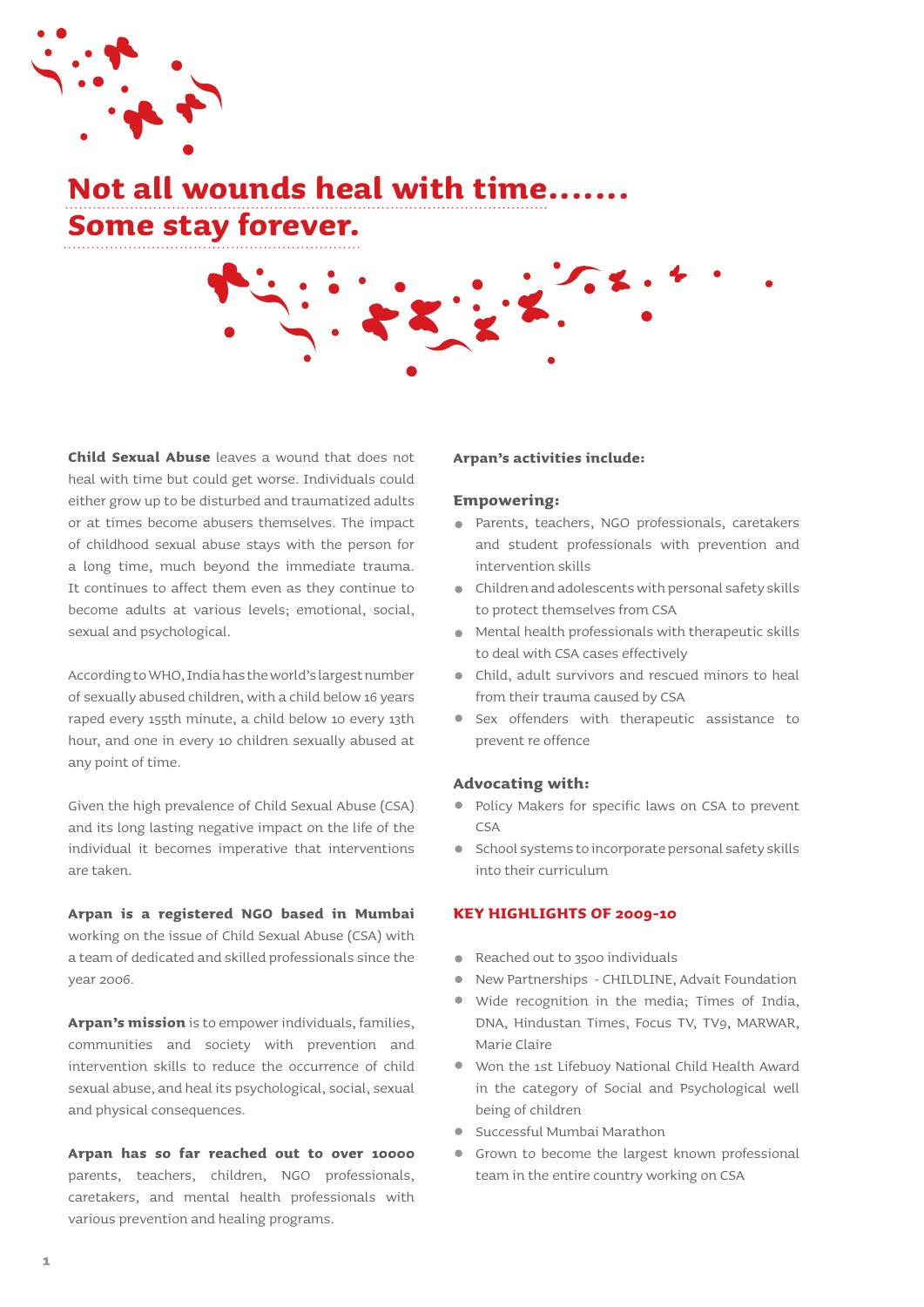# **OUTREACH AND IMPACT IN YEAR 2009-10**

**In the year 2009-10 we had an outreach of 3500 adults and children.**

**Created awareness on CSA amongst 1268 parents, teachers, NGO staff, caretakers, social work and counseling students through awareness talks**

**Impact:** Awareness sessions lead to a higher increase in awareness amongst parents and teachers in understanding child sexual abuse.

Comfort level for dealing in situations of CSA rose by an average of 32.94% after the sessions



**Taught 1355 children how to protect themselves from sexual abuse through the Personal Safety Education (PSE) Program in a school. Also trained 571 parents and teachers on CSA. We rolled out our training for Grade 1- 4 children and piloted our materials with Grade 5- 7. We learnt that Grade 7 children first need sexuality education before understanding sexual abuse. This learning is being incorporated by us.**

**Impact:** The program resulted in

- 25% increase in incremental understanding amongst children
- **67 cases handled by Arpan**
- 84% parents now have a better understanding of CSA
- 97% parents said they will revise the concepts taught in the PSE program

"It was a very informative program. Things which we had not talked about with our children were understood by them. It was very essential. The awareness in them has brought a change in them." – a parent

"The session was really very good, full of information and it will definitely help us to deal with the problems which are being faced by students" – a teacher

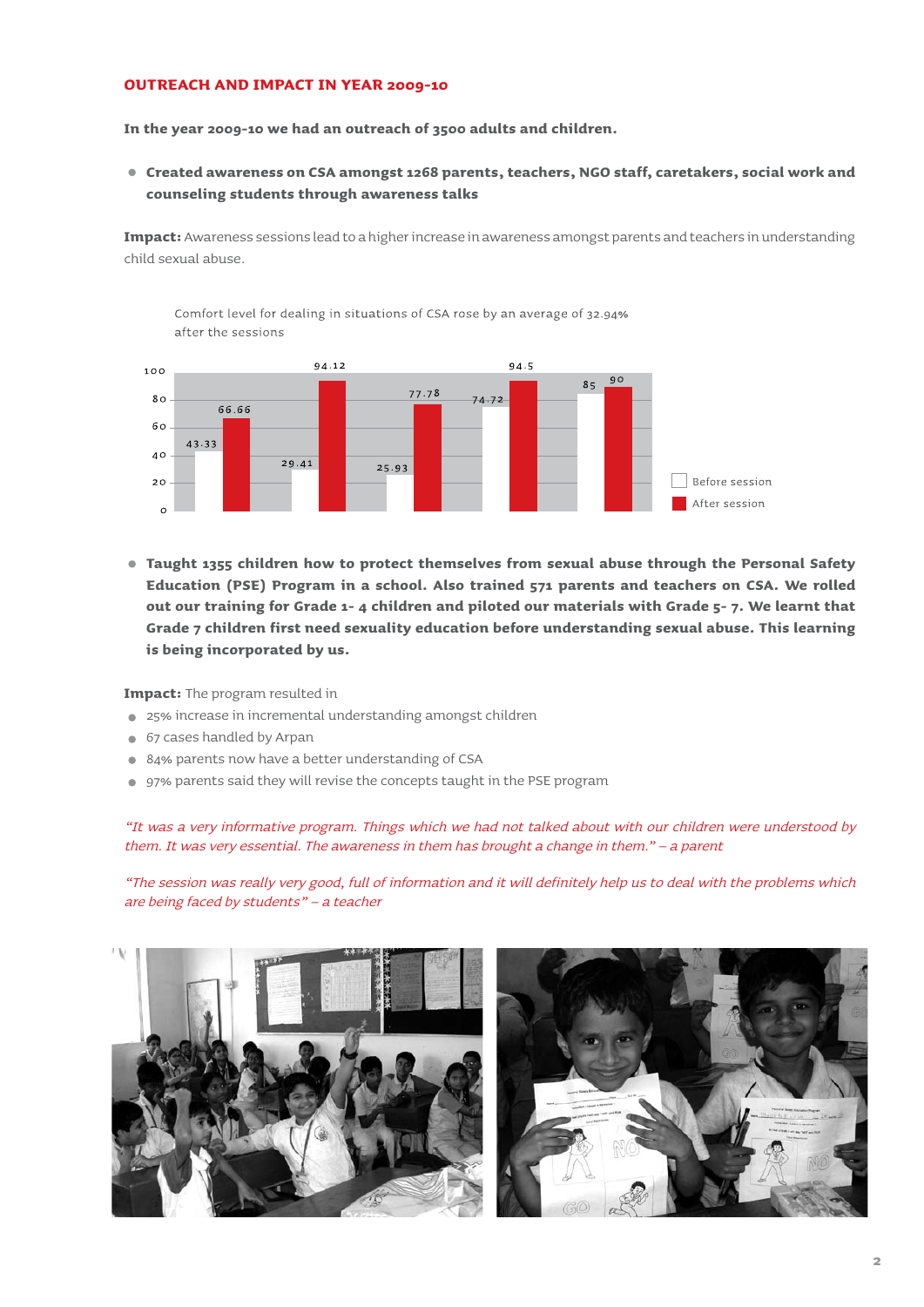

#### $\bullet$ **Helped heal 33 adult and child survivors with counseling services**

"I can see a change in me being able to contain my feelings at work and also not needing to cry so easily. I learnt a lot about trauma and how it could have affected my thinking patterns.. Also learnt so much about myself and my relations. I wish I could come twice a week for counseling." – client, adult survivor, age 29 yrs.

"I am feeling much relieved and can understand my feelings better. I feel much lighter and understood. I am able to concentrate better on my studies." – client, adult survivor, age 19 yrs

- $\blacksquare$ **Trained 10 practicing counselors and psychologists on Trauma through a regular Study Group started by Arpan since December 2007.**
- **Trained 76 school counselors on Child Sexual Abuse and Trauma**  $\bullet$
- **Trained 51 NGO professionals on handling cases of sexual abuse and taking the issue forward.**  $\overline{a}$
- **Organised a workshop on Group Therapy for 12 practicing counselors on Group Therapy by RAHI, Delhi.**
- **Helped therapeutic healing of 20 victims (rescued minors) through intensive counseling and**   $\bullet$ **therapy.**

**Impact:** Changes seen by counselor and caretakers

- Reduced self harming behaviour
- More communicative of their needs  $\blacksquare$
- Less violence and fights amongst themselves  $\blacksquare$
- Positive outlook towards life
- $\blacksquare$ Plans for their future, they are now able to envision relationships and marriage

"Mujhmain chillane ki, maarne ki himmat hai. Initially Sandra Didi ke paas nahi jaati thi. Unko aankh dikhati thi. Vishwaas nahi kar paati thi. Joh beet gaya woh beet gaya. Kaafi khudko hi nuksaan pahunchati thi…haath kaat lena…ab aisa nahi karti. Har baar toh who nahi rahengi mere saath toh muhji apni dekhbhaal khud karna aana chahiye. (I have been angry ever since my childhood. I used to shout and hit. Initially I would not approach the counselor who came for us. I would look at her angrily. I could not trust her. I would hurt myself a lot. I would slit my hands. Now I don't do that. I have learned to take care of myself.) – client, rescued minor.

"I used to be very angry. Would continuously shout on others. Would not share. I feel listening to others was also been helpful. When I think now I feel there is so much I can relearn from. I liked the way didi used to explain things." – client, rescued minor.

"I was very silent. Slowly started speaking. Now I feel I can take care of myself." – client, rescued minor.

"Initially I used to be very scared…now it has decreased. I can speak, I can ask." – client, rescued minor.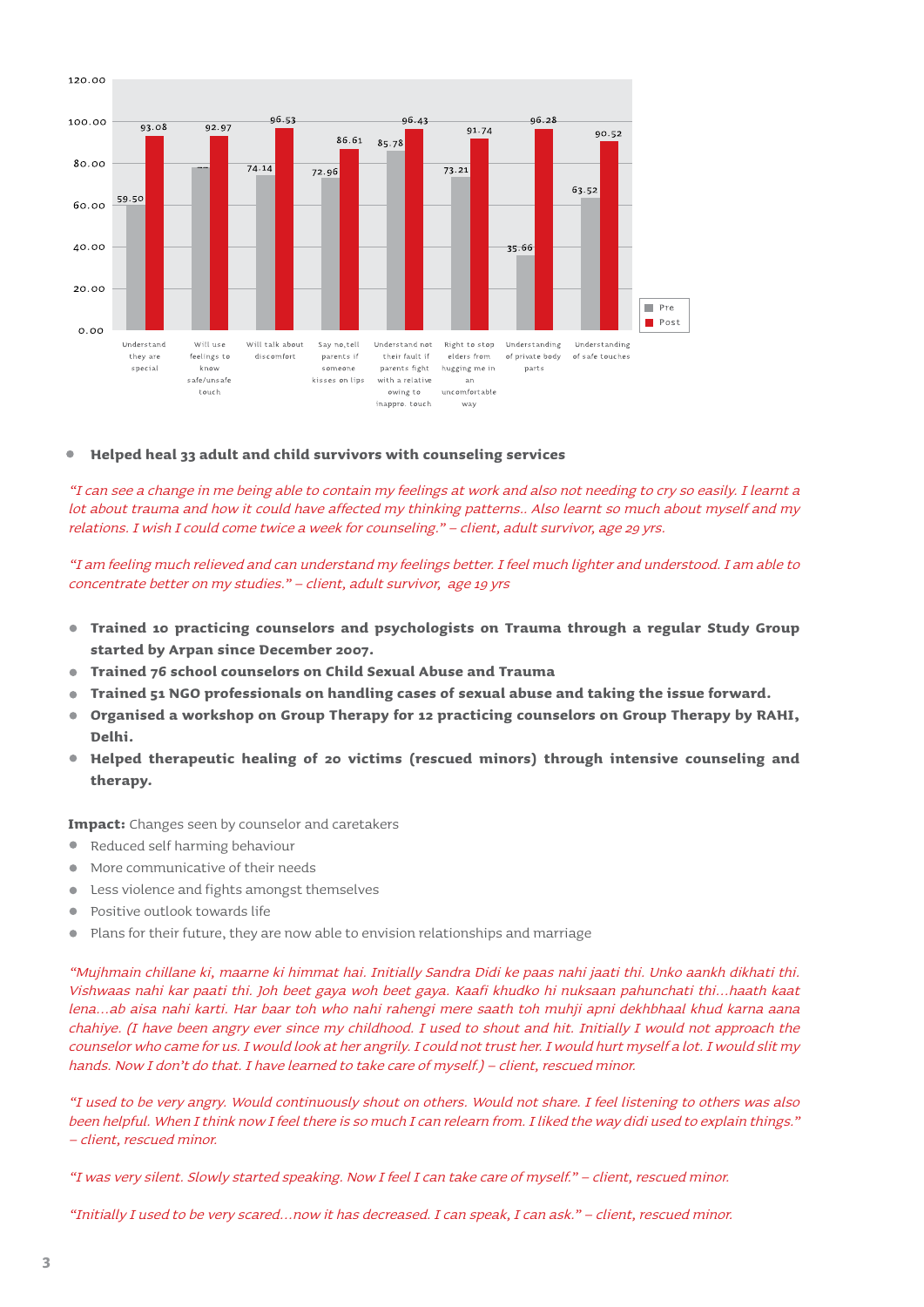# **Financials**

# **Balance Sheet**

The Bombay Public Trusts Act, 1950 SCHEDULE - VIII [Vide Rule 17 (1)] Name of the Trust :- ARPAN

Complete audited statement is available on request.

Registration No. : E/24873 (BOM)

BALANCE SHEET AS AT 31 ST MARCH, 2010

| FUNDS &<br><b>LIABILITIES</b>                               | <b>Rupees</b>       | <b>Rupees</b> | <b>PROPERTY AND ASSETS</b>        | <b>Rupees</b>            | <b>Rupees</b> |
|-------------------------------------------------------------|---------------------|---------------|-----------------------------------|--------------------------|---------------|
|                                                             |                     |               |                                   |                          |               |
| Trusts Funds or Corpus<br>$\mathbb{H}^{\perp}$              |                     |               | Immovable Properties :- (At Cost) | ÷,                       | ÷,            |
|                                                             |                     |               |                                   |                          |               |
| Balance as per last<br><b>Balance Sheet</b>                 | 18,001              |               | <b>INTANGIBLE ASSET:</b>          |                          |               |
| Adjustment during<br>the year<br>(Annexure 1)               | 23,660              | 41,661.00     | Balance as per last balance sheet |                          |               |
|                                                             |                     |               | $(1)$ LOGO                        | 11,250.00                |               |
|                                                             |                     |               | Additions during the year         | $\overline{\phantom{a}}$ |               |
|                                                             |                     |               | Less : Sales during the year      | L,                       |               |
| Other Earmarked<br>Funds :-                                 |                     |               | less: Depreciation up to date     | 2,813.00                 | 8,437.00      |
| (Created under the<br>provisions of the trust               |                     |               |                                   |                          |               |
| deed or scheme or out<br>of the Income)                     |                     |               | (2) WEBSITE:                      | 7,500.00                 |               |
| Depreciation Fund                                           | $\bar{\phantom{a}}$ |               | Additions during the year         | $\overline{\phantom{a}}$ |               |
|                                                             |                     |               | Less: Sales during the year       | $\overline{a}$           |               |
| Sinking Fund                                                | ÷,                  |               | Less : Depreication up to date    | 1,875.00                 | 5,625.00      |
| Reserve Fund                                                | ÷,                  |               |                                   |                          |               |
| Any other Fund:                                             | ÷,                  |               | FURNITURE AND FIXTURES            |                          |               |
|                                                             |                     |               | Balance as per last Balance Sheet | $\overline{\phantom{a}}$ |               |
| Child Sexual Abuse<br>Fund<br>(Annexure 2)                  |                     |               | Less: Sales during the year       | $\overline{a}$           |               |
| opening balance                                             | 47,299.00           |               | Additions during the year         | $\overline{\phantom{a}}$ |               |
| addition during the<br>year                                 | 2,261,200.00        |               | Less : Depreication up to date    | $\overline{a}$           | ÷,            |
| Less : Child Sexual<br>Abuse fund utilised (<br>Annexure 3) | 1,258,735.00        | 1,049,764.00  |                                   |                          |               |
|                                                             |                     |               |                                   |                          |               |
|                                                             |                     |               | COMPUTERS:                        |                          |               |
|                                                             |                     |               | Balance as per last Balance Sheet | 39,025.00                |               |
|                                                             |                     |               | less: sales during the year       | $\overline{a}$           |               |
|                                                             |                     |               | Additions during the year         | 68,410.00                |               |
|                                                             |                     |               | Less : Depreication up to date    | 43,938.00                | 63,497.00     |
|                                                             |                     |               |                                   |                          |               |
|                                                             |                     |               | DIGITAL CAMERA                    |                          |               |
|                                                             |                     |               | Balance as per last Balance Sheet | ÷,                       |               |
|                                                             |                     |               | Less: sales during the year       | $\bar{\phantom{a}}$      |               |
|                                                             |                     |               | Additions during the year         | 4,420.00                 |               |
|                                                             |                     |               | Less : Depreication up to date    | 663.00                   | 3,757.00      |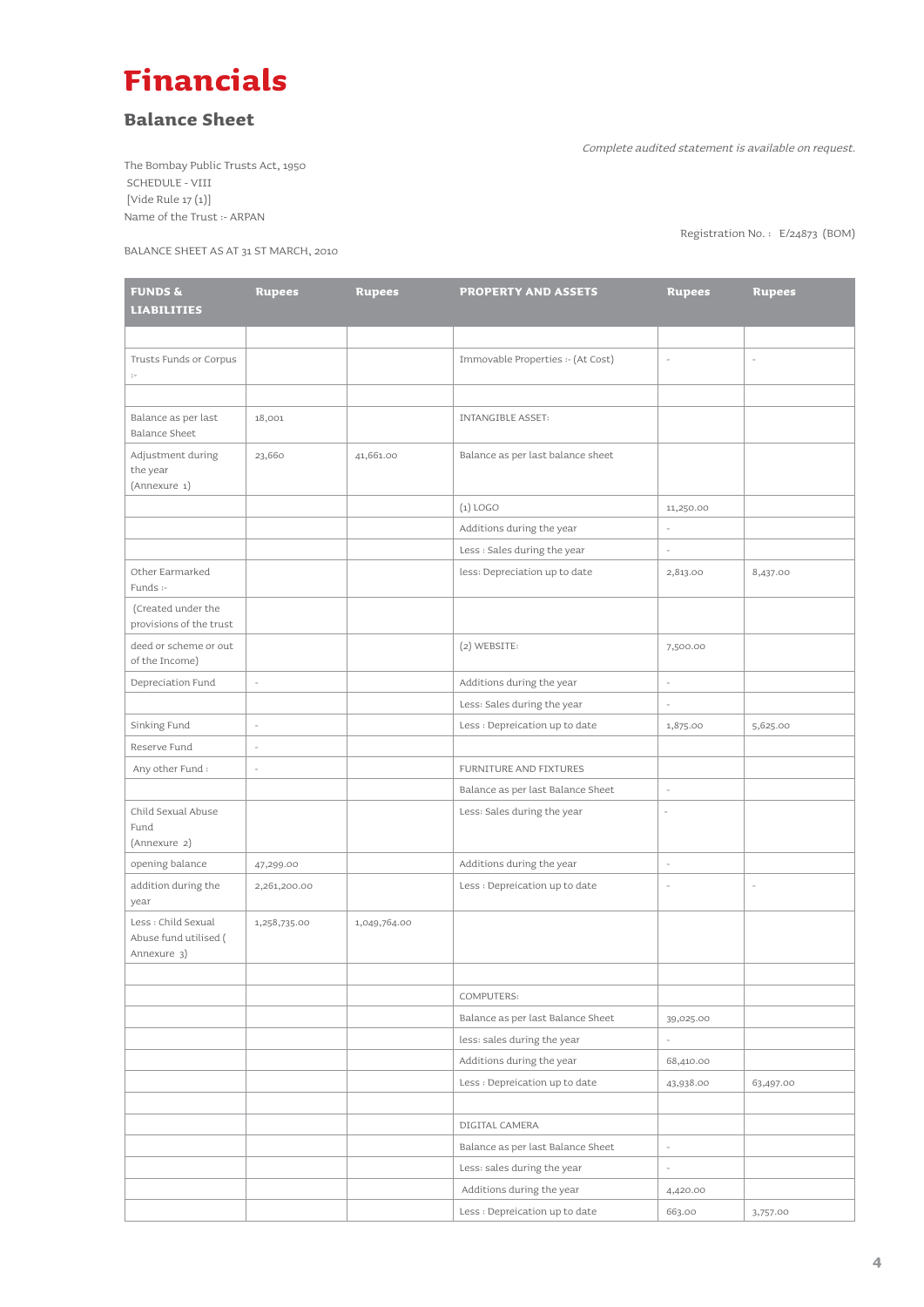| Loans (Secured or<br>Unsecured) :-                          |                          |                          | <b>BOOKS</b>                                         |                          |                          |
|-------------------------------------------------------------|--------------------------|--------------------------|------------------------------------------------------|--------------------------|--------------------------|
| From Trustees                                               |                          | $\overline{\phantom{a}}$ | Balance as per last Balance Sheet                    | 7,375.00                 |                          |
| From Others                                                 |                          |                          | Additions during the year                            | 4,905.00                 |                          |
|                                                             |                          |                          | Less : Sales during the year                         | 3,900.00                 | 8,380.00                 |
| Liabilities :-                                              |                          |                          |                                                      |                          |                          |
| For Expenses                                                | 52,455.00                |                          | OFFICE EQUIPEMENTS                                   |                          |                          |
| For Advances                                                | $\overline{\phantom{a}}$ |                          | Balance as per last Balance Sheet                    | 14,110.00                |                          |
| For Rent and other<br>Deposits                              |                          |                          | Less: sales during the year                          |                          |                          |
| For Sundry Credit<br>Balance (Annexure<br>4)                |                          | 52,455.00                | Additions during the year                            |                          |                          |
|                                                             |                          |                          | Less : Depreication up to date                       | 2,117.00                 | 11,993.00                |
|                                                             |                          |                          |                                                      |                          |                          |
|                                                             |                          |                          |                                                      |                          |                          |
|                                                             |                          |                          | Loans (Secured or Unsecured) : Good<br>/ doubtful :- |                          | $\sim$                   |
|                                                             |                          |                          | Loans Scholoarships                                  |                          |                          |
|                                                             |                          |                          | Other Loans                                          |                          | $\overline{\phantom{a}}$ |
|                                                             |                          |                          |                                                      |                          |                          |
|                                                             |                          |                          | Advances :-                                          |                          |                          |
|                                                             |                          |                          | To Trustees                                          | $\overline{\phantom{a}}$ |                          |
|                                                             |                          |                          | To Employees                                         | $\bar{a}$                |                          |
|                                                             |                          |                          | To Contractors                                       | $\overline{\phantom{a}}$ |                          |
|                                                             |                          |                          | To Lawyers                                           | $\sim$                   |                          |
|                                                             |                          |                          | To Others                                            | 13,735.00                | 13,735.00                |
|                                                             |                          |                          |                                                      |                          |                          |
|                                                             |                          |                          | + Income Outstanding :-                              |                          |                          |
|                                                             |                          |                          | Rent                                                 |                          | $\overline{\phantom{a}}$ |
|                                                             |                          |                          | Interest accrued but not due                         |                          | ÷                        |
|                                                             |                          |                          | Other Income                                         |                          | i,                       |
|                                                             |                          |                          |                                                      |                          |                          |
|                                                             |                          |                          |                                                      |                          |                          |
| Income and<br>Expenditure Account<br>$\ddot{\phantom{1}}$ . |                          |                          |                                                      |                          |                          |
| Balance as per last<br><b>Balance Sheet</b>                 | 25,961.00                |                          | CASH AND BANK BALANCES                               |                          |                          |
| Add/Less: Surplus /<br>Deficit                              | 73,568.00                |                          | (A) in Saving Account with Bank of<br>Baroda         | 725,301.00               |                          |
| As per Income and<br>Expenditure Account                    |                          | 99,529.00                | In fixed deposit with Bank of Baroda                 | 400,000.00               |                          |
|                                                             |                          |                          | (B) With the Trustee                                 | 2,684.00                 | 1,127,985.00             |
|                                                             |                          |                          |                                                      |                          |                          |
| Total                                                       |                          | 1,243,409.00             | <b>Total</b>                                         |                          | 1,243,409.00             |

As per our report of even date  $T$ he above Balance Sheet to the best of my/our belief contains a true account of the Funds and Liabilities and of the Property and Assets of the Trust. Income Outstanding : Chartered Accountants (If accounts are kept on cash basis )

Place: Mumbai Auditors

Dated: Greta Crasto Rent : NIL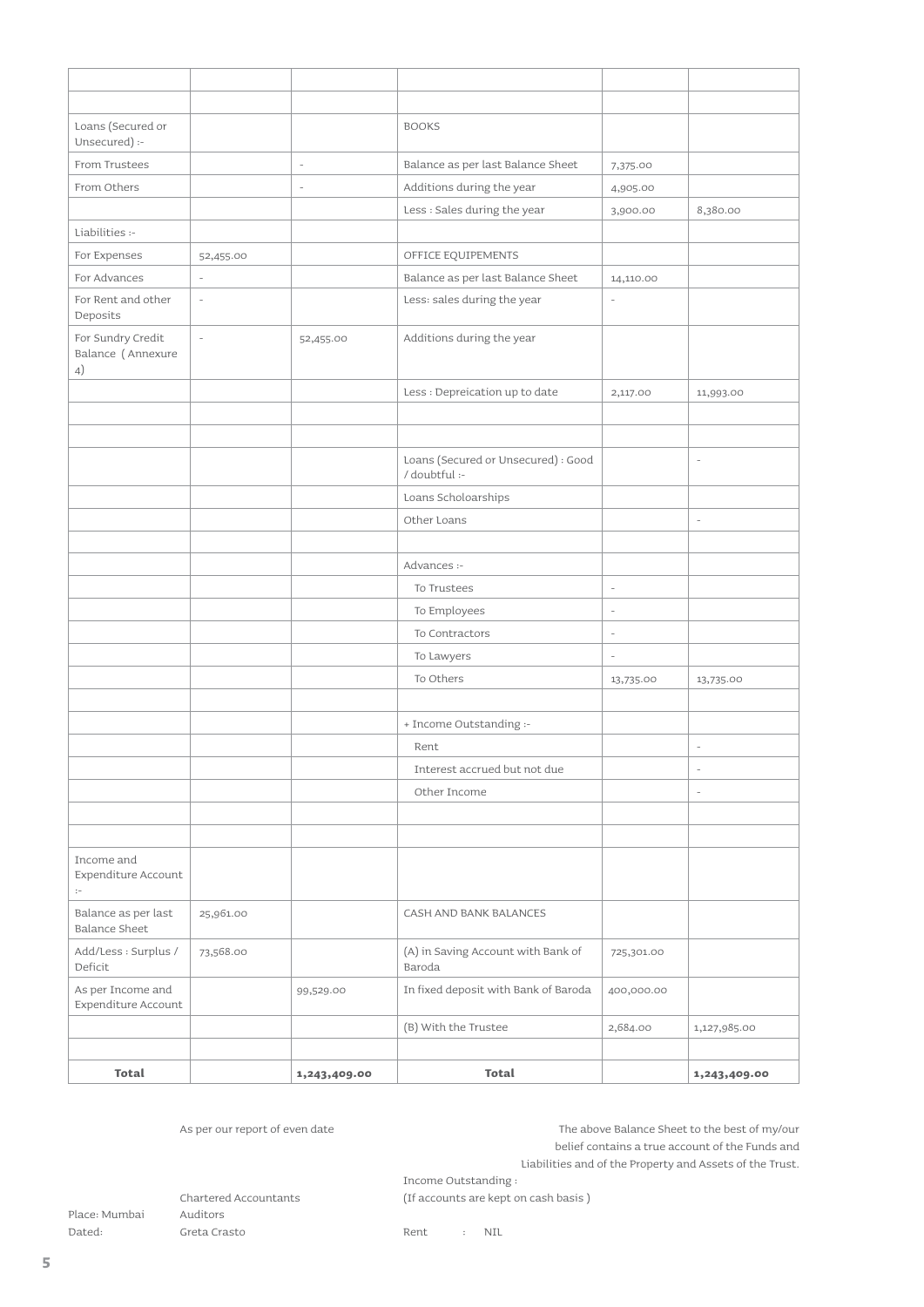| Membership No. 48605               |                    | Interest $:$ $*$ 5700/- |          |                |
|------------------------------------|--------------------|-------------------------|----------|----------------|
| For and on behalf of               | Other Income : NIL |                         |          |                |
| Ganesh & Rajendra Associates       |                    |                         |          | <b>TRUSTEE</b> |
| Chartered Accountants              | TOTAL Rs. : NIL    |                         | Date at: |                |
| ICAI Firm Registration No. 103055W |                    |                         |          |                |

\* refer point no. m of the auditors report

# **Income and Expenditure Account**

The Bombay Public Trusts Act, 1950 SCHEDULE - IX [Vide Rule 17 (1)]

 $\overline{a}$ 

Registration No.: E/24873 (BOM)

Name of the Trust :- ARPAN INCOME AND EXPENDITURE ACCOUNT FOR THE YEAR ENDING : 31ST MARCH, 2010

| <b>EXPENDITURE</b>                                     | <b>Rupees</b>            | <b>Rupees</b> | <b>INCOME</b>                | <b>Rupees</b>            | <b>Rupees</b>  |
|--------------------------------------------------------|--------------------------|---------------|------------------------------|--------------------------|----------------|
|                                                        |                          |               |                              |                          |                |
| To Expenditure in respect of properties<br>$\sim$      |                          |               | By Rent (realised)           |                          |                |
| Rates, Taxes, Cesses                                   | $\bar{\phantom{a}}$      |               |                              |                          |                |
| Repairs and maintenance                                | $\bar{\phantom{a}}$      |               |                              |                          |                |
| Salaries                                               | $\overline{\phantom{a}}$ |               | By Interest (realised) :-    |                          |                |
| Insurance                                              | ÷,                       |               | On Securities                | $\overline{\phantom{a}}$ |                |
| Depreciation (by way of provision<br>of adjustments)   | $\overline{a}$           |               | On Loans                     |                          |                |
| Other Expenses                                         | $\overline{a}$           | l,            | On Bank Account              | 6,064.00                 | 6,064.00       |
|                                                        |                          |               |                              |                          |                |
| To Establishment Expenses (<br>Annexure 5)             |                          | 203,667.00    | By Dividend                  |                          | L,             |
|                                                        |                          |               |                              |                          |                |
| To Remuneration to Trustees                            |                          | L,            | By Donations in Cash or Kind |                          | 363,728.00     |
| To Remuneration (in the case of a<br>math) to the      |                          | L,            |                              |                          |                |
| head of the math including his<br>household            |                          |               | By Grants                    |                          | $\overline{a}$ |
| expenditure, if any)                                   |                          |               |                              |                          |                |
|                                                        |                          |               |                              |                          |                |
| To Legal Expenses                                      |                          |               | By Income from other sources |                          | 80,050.00      |
| To Auditor Remuneration                                |                          | 20,298.00     |                              |                          |                |
| To Contribution and Fees                               |                          | 15,500.00     |                              |                          |                |
| To Amount written off:                                 |                          |               | Sundry balance w/back        |                          | 21.00          |
| (a) Bad Debts                                          | L,                       |               |                              |                          |                |
| (b) Loan Scholoarship                                  | ÷,                       |               |                              |                          |                |
| (c) Irrecoverable Rents                                | Ļ                        |               |                              |                          |                |
| (d) Other Items                                        | L                        | L,            | By Transfer from Reserve     |                          | $\overline{a}$ |
| To Depreciation                                        |                          | 51,406.00     |                              |                          |                |
| To Amount transferred to reserve or<br>specified funds |                          | L,            |                              |                          |                |
| To Expenditure on Objects of the Trust                 |                          |               |                              |                          |                |
| (a) Religious                                          |                          |               |                              |                          |                |
| (b) Educational                                        | 85,424.00                |               |                              |                          |                |
| (c) Medical Relief                                     | í.                       |               |                              |                          |                |
| (d) Relief of Poverty                                  | L,                       |               |                              |                          |                |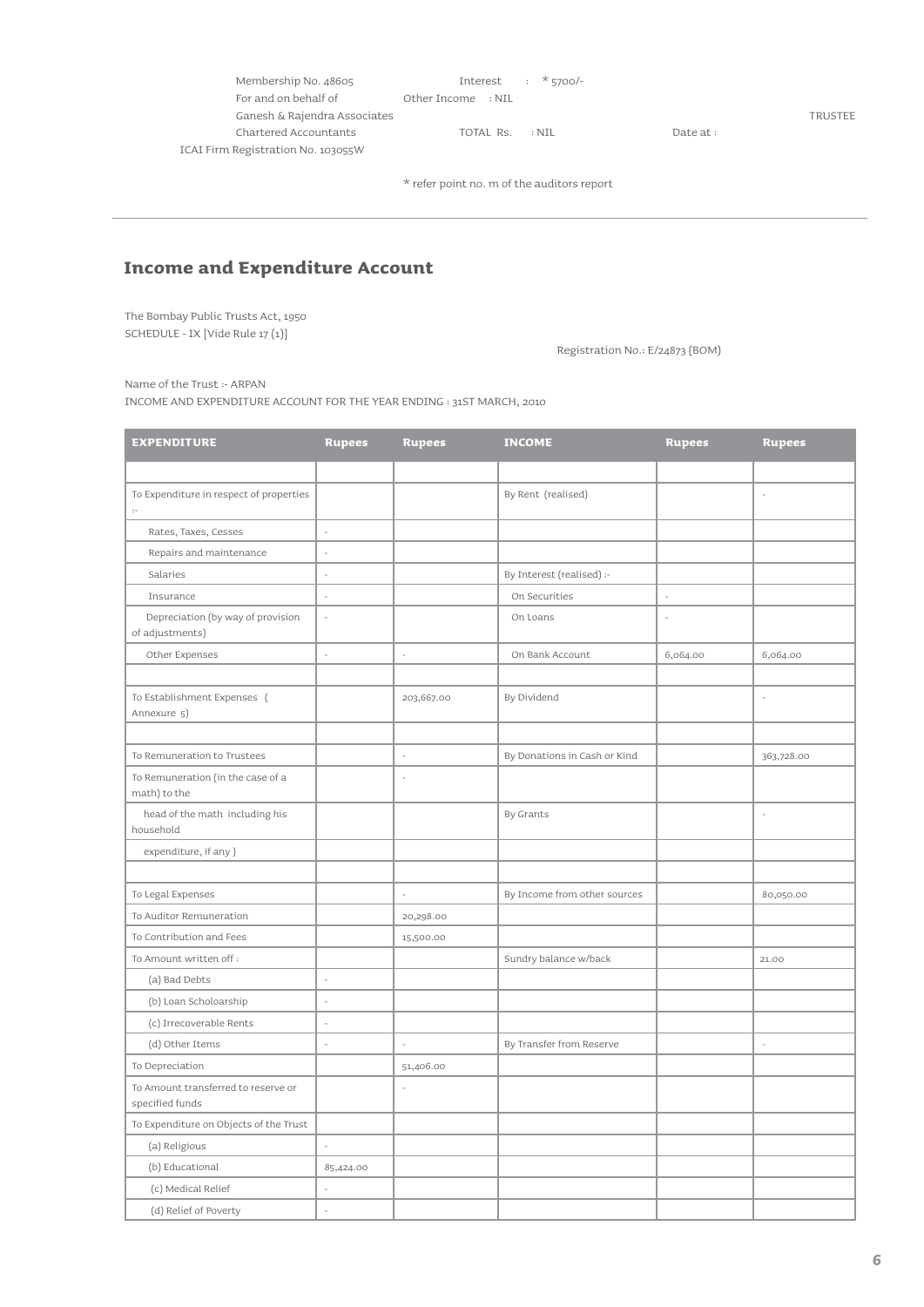| (e) Other Charitable Objects:<br>$\sim$                                                                                      |                                |            |                  |                |            |  |
|------------------------------------------------------------------------------------------------------------------------------|--------------------------------|------------|------------------|----------------|------------|--|
|                                                                                                                              |                                |            | 85,424.00        |                |            |  |
|                                                                                                                              |                                |            | 376,295.00       |                |            |  |
| To Surplus carried over to Balance<br>Sheet                                                                                  |                                | 73,568.00  |                  |                |            |  |
| <b>Total Rs.</b>                                                                                                             |                                | 449,863.00 | <b>Total Rs.</b> |                | 449,863.00 |  |
|                                                                                                                              | As per our report of even date |            |                  |                |            |  |
| Chartered Accountants<br>Place: Mumbai<br>Auditors<br>Dated:<br>Greta Crasto<br>Membership No. 48605<br>For and on behalf of |                                | Date at:   |                  | <b>TRUSTEE</b> |            |  |
|                                                                                                                              | Ganesh & Rajendra Associates   |            |                  |                |            |  |

# **Receipts and Payments Account**

Chartered Accountants

ICAI Firm Registration No. 103055W

ARPAN

10, ARUN BUILDING, 34, NARAYAN DABHOLKAR ROAD, MUMBAI 400006

Registration No. : E/24873 (BOM)

STATEMENT OF RECEIPTS AND PAYMENTS FOR THE YEAR ENDING 31ST MARCH 2010

| <b>RECIEPTS</b>                              | <b>Rupees</b> |
|----------------------------------------------|---------------|
| Cash In Hand                                 | 6,689.00      |
| Cash In Bank                                 | 16,156.00     |
|                                              |               |
| TOTAL OPENING BALANCE<br>(A)                 | 22,845.00     |
|                                              |               |
| Donations Towards Child Sexual Abuse Project | 2,261,200.00  |
| Donations Towards Corpus Fund                | 23,660.00     |
| Voluntary Donations                          | 363,728.00    |
| sale of books                                | 3,900.00      |
| Counselling Fees                             | 9,100.00      |
| Honorarium income                            | 13,800.00     |
| Study Circle Fees                            | 8,750.00      |
| Training Fees Towards CSA Project            | 22,400.00     |
| Dance Movement Therapy Workshop Fees         | 16,000.00     |
| RAHI Workshop Registration Fees              | 10,000.00     |
| Interest From Bank                           | 6,064.00      |
|                                              |               |
| TOTAL (B)                                    | 2,738,602.00  |
| <b>TOTAL RECEIPTS</b><br>$(A+B)$             | 2,761,447.00  |
|                                              |               |
| <b>PAYMENTS / EXPENDITURE</b>                |               |
| Councellor fees-study circle                 | 16,750.00     |
| Conveyance                                   | 96,334.00     |
| Councelling Charges                          | 31,952.00     |
| Newspaper, Books & Periodicals               | 1,993.00      |
| Postage & Courier                            | 1,808.00      |
| Printing & Stationery                        | 42,476.00     |
| Study Group Expenses                         | 23,295.00     |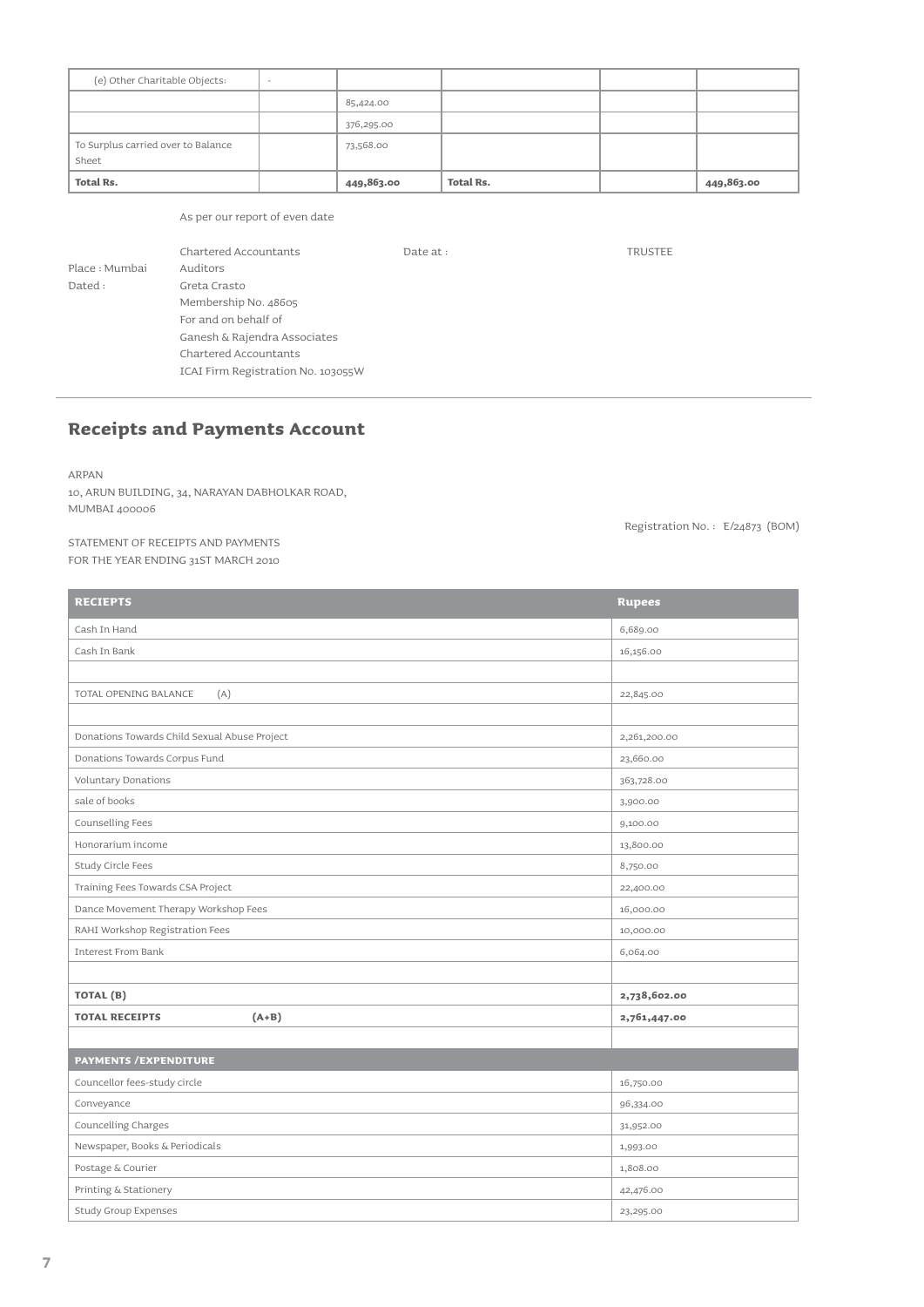| Telephone Expenses                          | 39,485.00    |
|---------------------------------------------|--------------|
| TDS Remittance                              | 9,889.00     |
| Purchase Of Computers                       | 68,410.00    |
| Contribution To Charity Commissioner        | 2,016.00     |
| Audit Fees                                  | 12,961.00    |
| Advance To Vrushali Thale- designing exp    | 10,000.00    |
| Purchase Of Books                           | 4,905.00     |
| Purchase Of Digital Camera                  | 4,420.00     |
| Bank Of Baroda Fixed Deposit                | 400,000.00   |
| Website Expenses                            | 1,050.00     |
| Registration Charges For Marathon           | 12,000.00    |
| Online Registration Fees Paid To Give India | 5,000.00     |
| Emdr Association-Workshop Expenses          | 12,000.00    |
| Dance Movement Therapy Workshop Expenses    | 32,718.00    |
| Rahi Workshop Expenses                      | 40,706.00    |
| <b>Staff Emoluments</b>                     | 1,111,400.00 |
| <b>Establishment Expenses</b>               | 10,441.00    |
| Consultancy Fees                            | 15,500.00    |
| Donation Paid                               | 285.00       |
| <b>Festival Expenses</b>                    | 6,037.00     |
| Miscellaneous Expenses                      | 12,103.00    |
| Advance To Employees                        | 3,000.00     |
| Repairs & Maintenance For Computer          | 4,527.00     |
| TOTAL PAYMENTS (A)                          | 2,033,461.00 |
| Closing balance                             |              |
| Cash on hand                                | 2,684.00     |
| Cash in bank                                | 725,302.00   |
| TOTAL CLOSING BALANCE (B)                   | 727,986.00   |
| Total $(A)+(B)$                             | 2,761,447.00 |
|                                             |              |

Prepared on the basis of audited balance sheet. Greta Crasto Partner Membership No. 48605 For and on behalf of Ganesh & Rajendra Associates Chartered Accountants ICAI Firm Registration No. 103055W

Place : Mumbai Dated :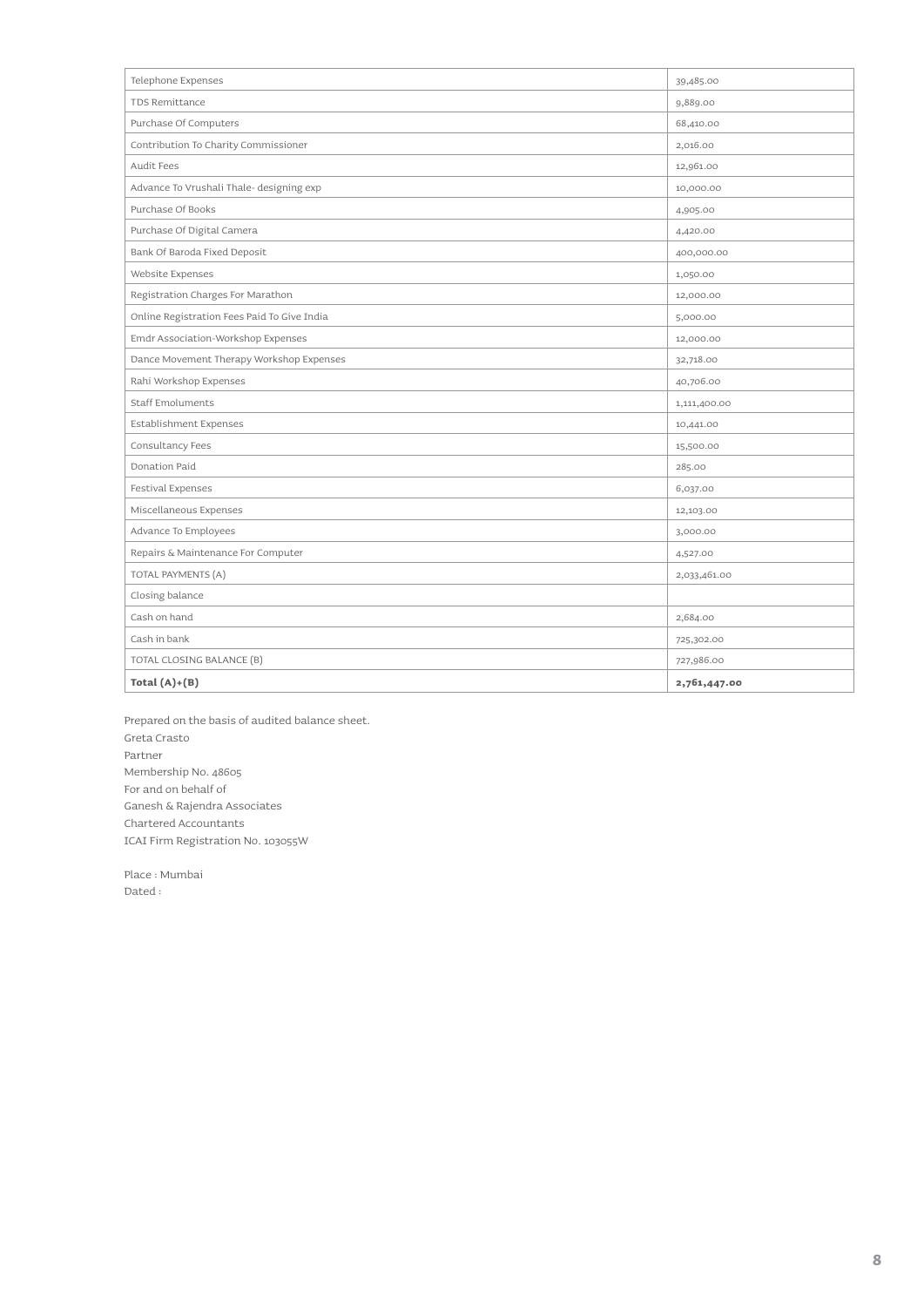# **Plans for 2009-2010**

We aim to

- Reach out to another 3000 adults and children directly through various programs with an additional outreach of 3000 children indirectly. Total – 6000.
- Finalise and implement Training of Trainers for Personal Safety Education program in schools and train 180 teachers.
- Start reaching out to college youth with awareness programs.
- Develop processes and systems in Arpan to make it a sustainable organization and ready to scale.
- Develop partnerships with mental health professionals, NGOs to widen outreach of Arpan's counseling services  $\bullet$ in Mumbai.
- Continue capability building workshops for counselors.
- Advocate for specific laws on CSA and send suggestions to the Ministry of Law and Justice.  $\bullet$
- Create civil society awareness through events during the Joy of Giving Week, Nov. 19th World Day for Prevention  $\bullet$ of Child Abuse and Mumbai Marathon.

# **Budget split**

Total funding required for 2010-11 – Rs. 46.5 lakhs.



# **Identity**

Arpan is a registered Public Charitable Trust by legal status and conviction. (Registered under the Bombay Trust Act, Registration No. E24873 dated 25/03/2008 Details of Board members as on 31st March, 2010

| <b>Name</b>      | <b>Designation</b> | <b>Area of competency</b>                                                       | <b>Meetings attended</b> |
|------------------|--------------------|---------------------------------------------------------------------------------|--------------------------|
| Suman Srivastava | Trustee            | Strategic Direction, Finances, Marketing                                        | 4/4                      |
| Achama Matthew   | Trustee            | Strategic Direction, Program Development                                        | 4/4                      |
| Vaishali Kapadia | Trustee            | Design and Media Strategy                                                       | 4/4                      |
| Pooja Taparia    | Trustee            | Administration, Operations, Communication,<br>Program Development, Fund raising | 4/4                      |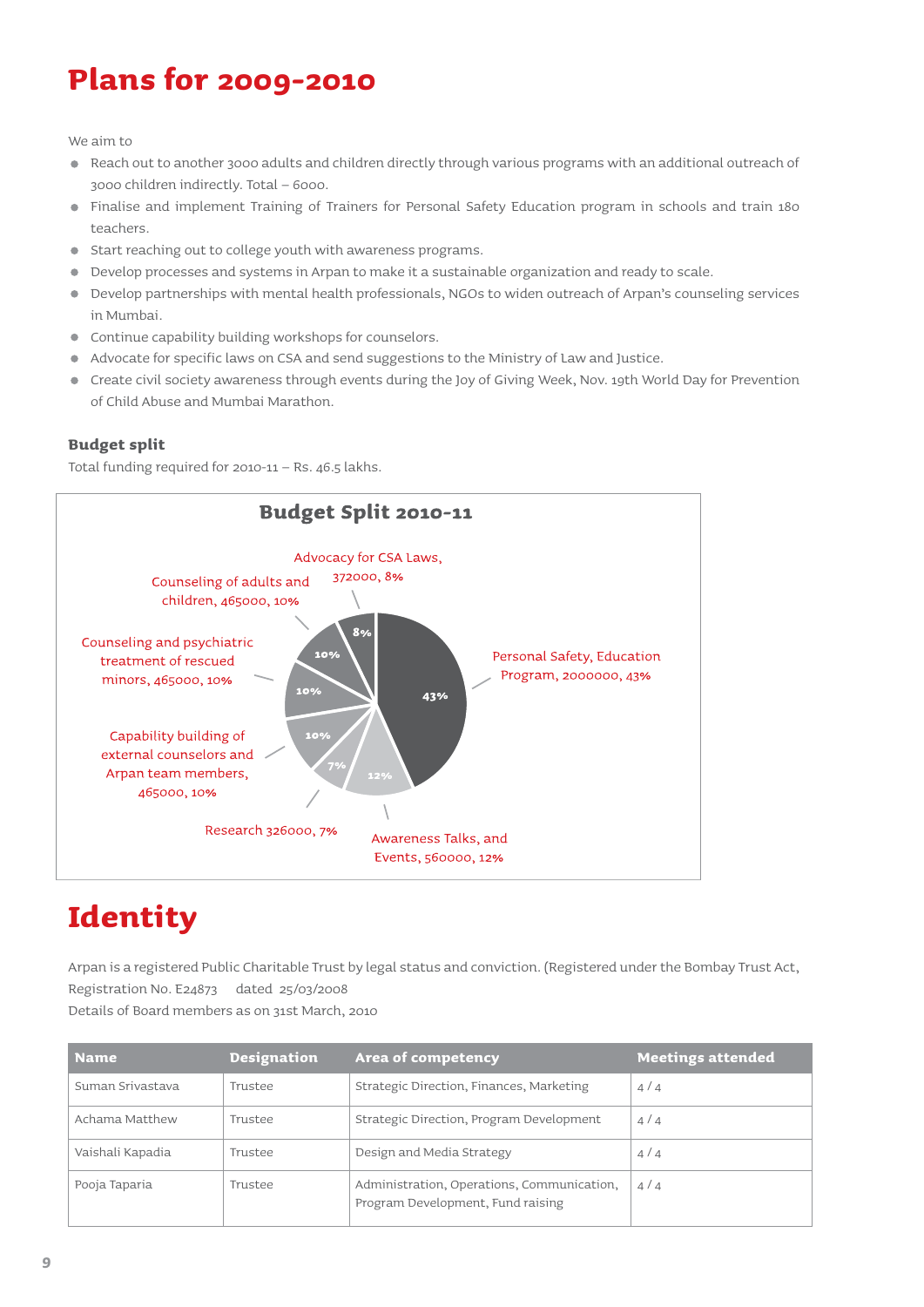Pooja Taparia receives a remuneration of Rs. 30,000 per month as Chief Executive Officer of Arpan.

**Registered Office:** 10, Arun bldg., 3rd flr, 34, Narayan Dhabolkar Road, Mumbai – 400 006

**Working Office:** unit no. 24, 105, Apollo Street, Mumbai Samachar Marg, Mumbai – 400 023

**Bankers:** Bank of Baroda, Malabar Hill, Mumbai – 400 006

**Auditors:** Ganesh and Rajendra Associates, 404, Tardeo AC Market, Tardeo, Mumbai – 400 034

Distribution of staff according to salary as on 31st March, 2010. All staff are female.

| Slab of gross monthly salary (in Full time<br>Rs.) plus benefits paid to staff |                          | <b>Part time</b>         | <b>Total Staff</b> |
|--------------------------------------------------------------------------------|--------------------------|--------------------------|--------------------|
| < 5,000                                                                        | $\overline{\phantom{a}}$ | $\overline{\phantom{a}}$ | $\circ$            |
| $5,000 - 9,999$                                                                | 1                        | $\overline{2}$           | 3                  |
| $10,000 - 24,999$                                                              | 3                        | $\mathbf{1}$             | $\overline{4}$     |
| $25,000 - 50,000$                                                              | $\mathbf{1}$             |                          | $\mathbf{1}$       |
| $50,001 - 1,00,000$                                                            | $\overline{\phantom{a}}$ | $\overline{\phantom{0}}$ | $\Omega$           |
| Total                                                                          | 5                        | 3                        | 8                  |

Remuneration of 2 highest paid employees - Rs. 30,000/-, Rs. 20,000/-

Remuneration of lowest paid staff member - Rs. 7,000/-

No international travel has been made by any Board member or personnel for Arpan.

# **Key Advisor to Arpan's programs**

Lois Engelbrecht, has more than 17 years of experience on the issue of Child Sexual Abuse. Founded 3 centres working on CSA in South East Asia.

## **Partners**

- Centre for the Prevention and Treatment of Child Sexual Abuse, Manila, Philippines
- **•** Protect and Save the Children, Kuala Lumpur, Malaysia
- Advait Foundation, Mumbai, India
- Childline, Mumbai, India
- Bombay Cambridge Gurukul schools

# **Thank You**

All our well wishers and donors whose support has helped us to sustain and grow our work. Donors in alphabetical order:

| Aaditya Dhoot                     |  |
|-----------------------------------|--|
| Aarati Somani                     |  |
| Aashu Calapa                      |  |
| Amit Laxman                       |  |
| Amulya K.                         |  |
| Anjali Devidayal                  |  |
| Archana Bhatia                    |  |
| Chhaganlal Velji Charitable Trust |  |
| Chhavi Sachdev                    |  |
| Gauray Raje                       |  |
| Harveer Singh                     |  |
| Hussain Quettawalla               |  |
| Jay Dabhi                         |  |

Karitkeya Talreja Manoj Kumar Maria Mubarak Megha Sahni Mrunalini R. Kolekar Mukuntan K. R Nachiket Mor Namrata Aggarwalla Naresh Nagrecha & Veena Nagrecha Narotam Sekhsaria Foundation Neelu Jalan Niral Shah

Kanhaiyalal Taparia Charity Trust

Nishant Philip Oswal Projects Ltd. Pooja Taparia Prem Rajani Priya Khurana Priya Krishnamoorthy Purnima Taparia Rachana Rathi Ritoo Joshi Ruchika Agrawal Sanjeevani Jyoti Charitable Trust Sanjeevi Giridhar Shekhar Kabra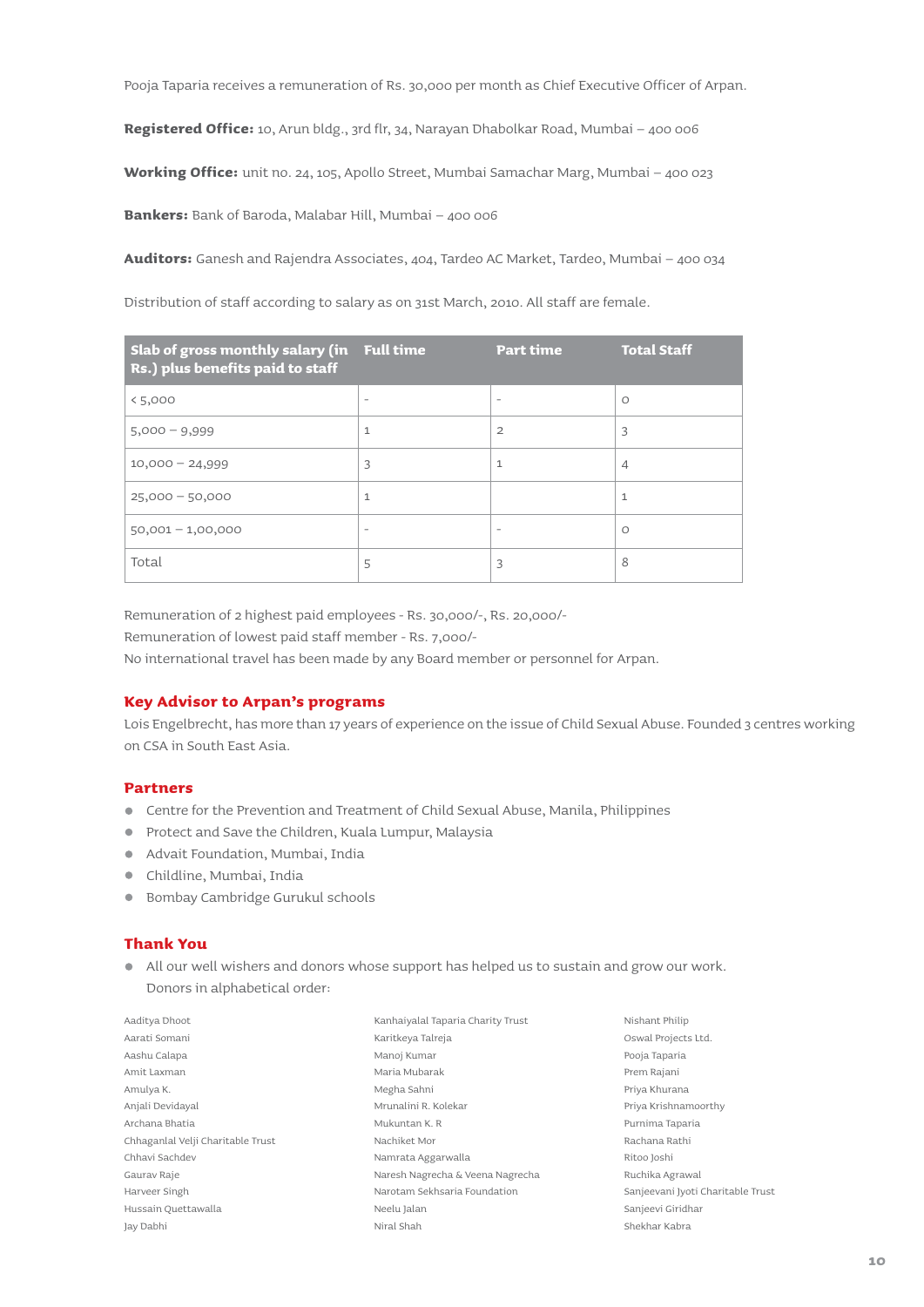Shishir Kabra Shishukunj International Shivani Kabra Shobha S. Iyer Shri N. K. Somani Public Charitable Trust Shri and Smt. Vinod Jhaveri Shyam Dabhi Sir Dorabji Tata Trust

Smita Dhoot Smt. Sitadevi Taparia Charitable Trust Sudha Kabra Suman Srivastava Suraj Shetty Suruchi Kabra Sushil Somani S Vivek Krishna

Taramani Devi Somani Umakanth Adiga Vandana Somani Venkatesh Iyer Vrinda Goenka Zarna Patel

- $\blacksquare$ A very special thank you to Mr. Sanjeev Taparia for giving us office space to work from.
- $\bullet$ All our clients whose stories and lives have touched us and keep us motivated.
- Our team, Pooja Taparia (Founder and CEO), Pushpa Venkatraman (Head trainer and Counselor), Anita Kumar  $\blacksquare$ (Documentation officer and Administrative Assistant), Jyotti Savla (PSE Manager and Trainer), Chandrika Rambiya (Counselor), Beulah Toppo (Trainer), Sandra Farel (Counselor), Gayatru Yelluri (Office Assistant).
- Our Board of Trustees Suman Srivasatava, Achama Matthew, Vaishali Kapadia and Pooja Taparia  $\blacksquare$

Your support has been extremely valuable last year and we hope you will continue your support this year too. Thank you!

# **You can continue to help by:**

# **Talking about the issue**

- Talk to your friends and family about CSA. Learn more about CSA on www.arpan.org.in
- If you have experienced CSA or know of someone who has, reach out to us on support@arpan.org.in or 98190.86444.

## **Volunteering**

- We need individuals with varied skills and resources to help our work grow.
- Tell people about Arpan and the work we do.
- Help us get access to networks like schools, clubs, residential societies, NGOs, any platform to talk about CSA and create awareness.

## **Donating**

- Sponsor Teaching @ Rs. 500 .... no. of children personal safety skills
- Sponsor Training @ Rs. 200 <sub>----</sub> no. of parents, teachers and other adults on CSA.
- Sponsor Counseling for \_\_\_\_\_ no. of survivors heal @ Rs. 1000 per month per person.

# **Ways to donate:**

- You could send a cheque in the name of 'Arpan' to our office.
- For bank transfer details contact us on info@arpan.org.in.
- To donate online go to http://www.giveindia.org/give/pledgepage/ArpanCSAbuse

You will be sent a receipt and 80G tax exemption certificate.

If you are an NRI holding Indian passport you can pay directly to Arpan from any account either in India or abroad. If you are a PIO (holding passport other than of India) or a person of foreign origin you can donate to our partner 'Connect India' in the UK. Send a cheque in the name of 'Connect India' to P. O. Box 667, Borehamwood, London, United Kingdom, WD6 9DR. For bank transfer details contact us on info@arpan.org.in

### **Do visit us!**

Do call us in advance to arrange a mutually convenient timing.

### **Arpan**

Unit no. 24, 105, Apollo Street, Mumbai Samachar Marg, Mumbai – 400 023 **Tel** – 022.3951.3533, **Email** – info@arpan.org.in, **Website** – www.arpan.org.in